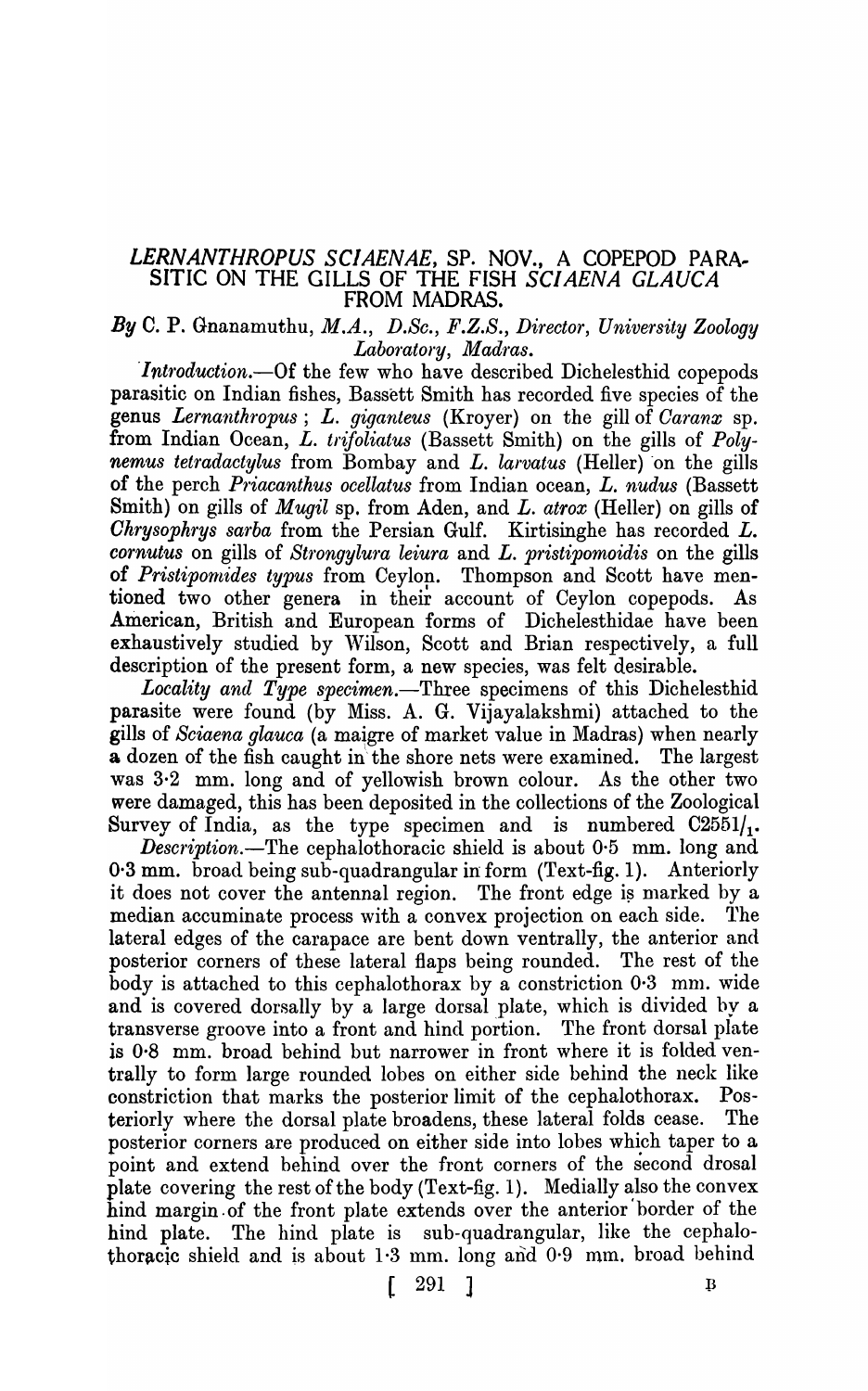where it is broadest. The posterior corners are not only rounded but arch downwards slightly while the anterior corners are folded ventrally\_



TEXT-FIG. 1.-Lernanthropus sciaenae, sp. nov., dorsal view:  $\times 60$ . *a.r.* antennal'region; *a.d.p.* anterior dorsal plate; *c.t.* cephalothoracic shield;  $p.d.p.$  posterior dorsal plate.

The hind margin is slightly concave medially. Four out of the six laminae of the fourth pair of legs project beyond the hind margin to a distance of about  $0.9$  mm. while the rest of their length, i.e. nearly  $0.7$  mm. can be seen through the transparent plate. The appendages are as in all Dichelesthids especially of the genus *Lernanthropus*. The first antenna is filiform and consists of seven short joints. The basal joints are setose wbile the distal ones bear spines. The appendage *is* concealed ventrally by the 2nd antenna and can be seen best from the dorsal side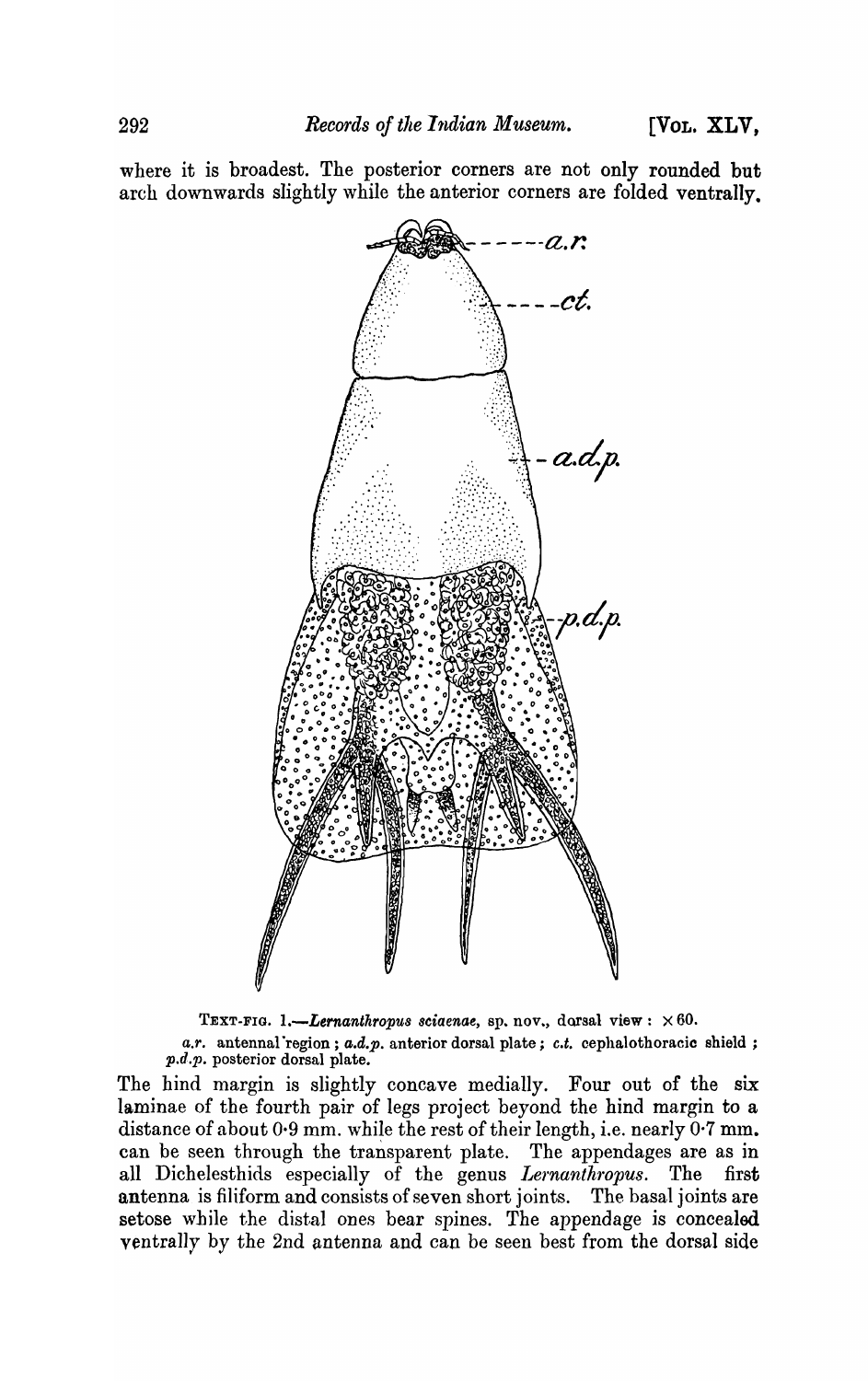as the cephalothoracic shield does not extend over the front part of head. 2nd antenna though seen dorsally for the same reason, can be better made out ventrally because of its uncinate character. It consists of a stout basal joint provided with a ridged plate at the base. The distal joint is a long stout claw close to the articulation of which the tip of the basal joint bears on its posterior inner aspect, a two jointed blunt projection.

The mandibles are found within the mouth tube. When viewed ventrally this tube appears triangular with its broad base lying on the anterior side and the apex pointing tailwards. This pointed end is formed by the tips of the two mandibles. Each mandible is styliform with a broadened fiat tip, toothed on the inner or medial margin. Sup- .porting the tips of the mandibles is a lower lip whose broad base lies above the endopod of the first maxilla. The first maxilla is well developed. The basal joint is stout and short. It bears a ventral scalelike appendage. The endopod consists of a long stout joint with a curved pointed tip which extends inward below the underlip and reaches very nearly the tips of the mandibles. At the base this joint bears an accessory plate having three processes. The exopod is directed outwards from the basal joint and consists of three joints of which the first is the largest, forming nearly three-fourths of the length of this ramus. It bears a short stout spine, the remaining two joints are short and form a spinous process. The 2nd maxilla is three jointed, uncinate. The basal joint is short and stout. It is not mentioned by Wilson and Scott in the species they have described. The second joint is large and swollen and has its distal margin on the outer side produced into a short spine. The third joint is long and slender. The extreme tip is formed by a small inwardly curved claw-like spine. No teeth were noticed on the inner aspect of the terminal joint such as are described by Wilson in the species he has studied.

The maxillipedes form a single pair as in the whole family. Each is four jointed. The short basal joint to whose inner aspect is applied a plate with three dentate lobes has not been mentioned by Wilson and Scott. The second joint is large and stout. The third joint is twothirds as long but much thinner tapering to the outer end where it bears a small claw on the inner side of its distal margin. The fourth joint is a long stout spine. Thoracic legs are of four pairs. The first pair are biramous and two jointed. The basal, joint is a flattened plate in a deep notch of which the two single jointed rami are inserted. The endopod is long and slender. It bears three terminal spines. The exopod is a shorter, broader, obovate plate with a dentate margin, there being five teeth. The second thoracic leg is of the same form, the rami being smaller. The third thoracic leg is modified into a broad foliaceous respiratory lamella. This lamella has a single broadly obtuse front end and two acute tips behind. Proceeding forwards from these two tips are two raised angular ridges with a deep groove between. This groove divides the lamella into two halves in 'such a way that a section across the lamella in the hind part would appear like " $W$ " The groove between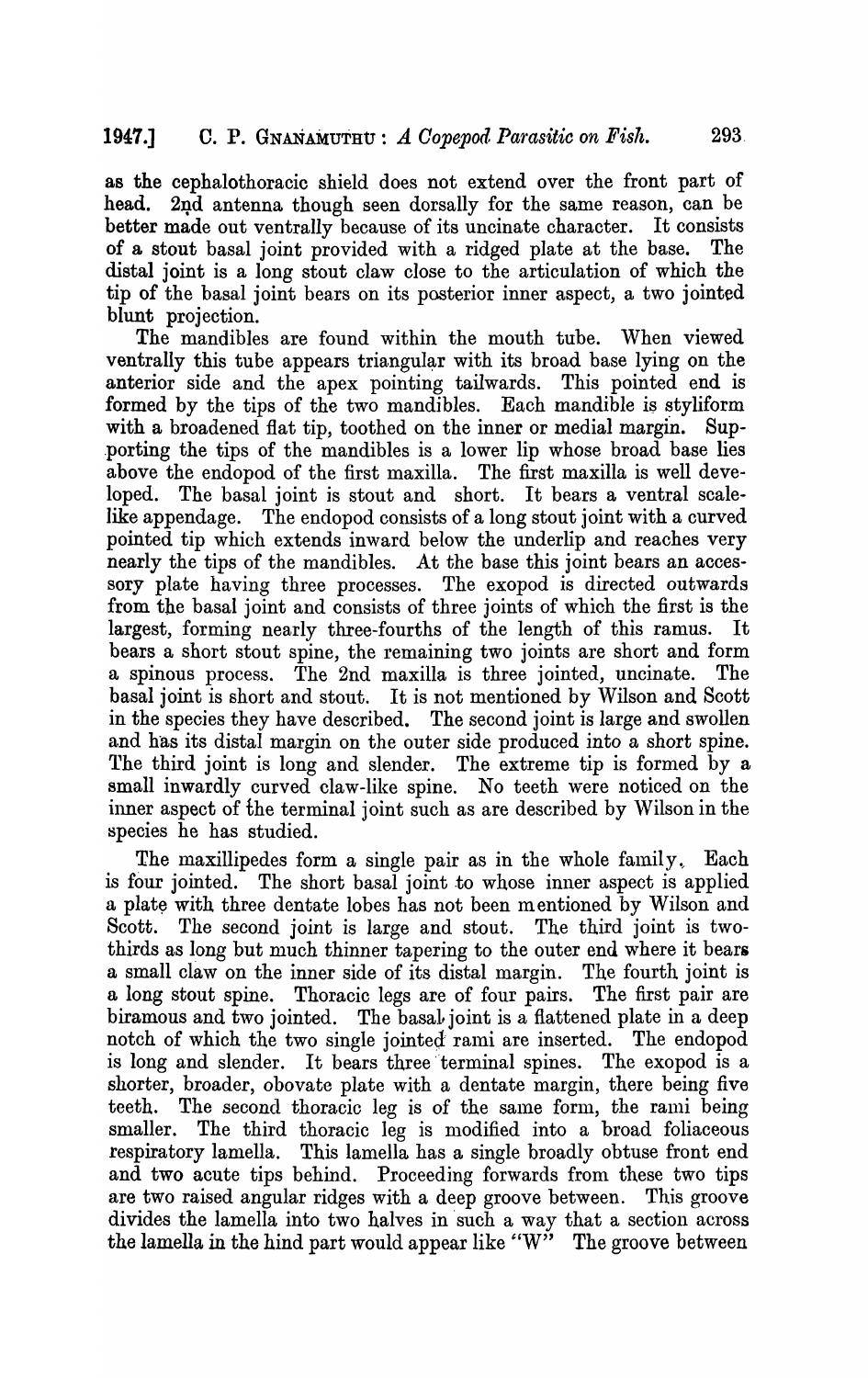the two halves (the exopod and the endopod) as well as the two ridges, so distinct behind, disappear about half-way up the lamella so that anteriorly the lamella is a smooth convex plate (Text-fig. 2). The two



TEXT-FIG. 2.-Lernanthropus sciaenae, sp. nov., ventral view:  $\times 60$ .

 $a$ , anal laminae;  $a1 \& a2$ , 1st and 2nd  $\alpha$  antennae;  $m1 \& m2$ , 1st and 2nd maxillae; mt, mouth tube; mxp, maxillipede; t.a., 1-5. five thoracic appendages. posterior tips extend behind ventrally under the region of the body which is covered dorsally by the second dorsal plate. Medially the lamellae of the opposite sides overlap each other to a slight extent. Laterally, the hind part of the lamella on each side is united with the posterior wings of the first dorsal plate. The lamellae being broad and held oblique to the body, make the posterior part of the body of the parasite project away from the surface of the host to which the anterior part of the body, the cephalon, is firmly attached by means of the 2nd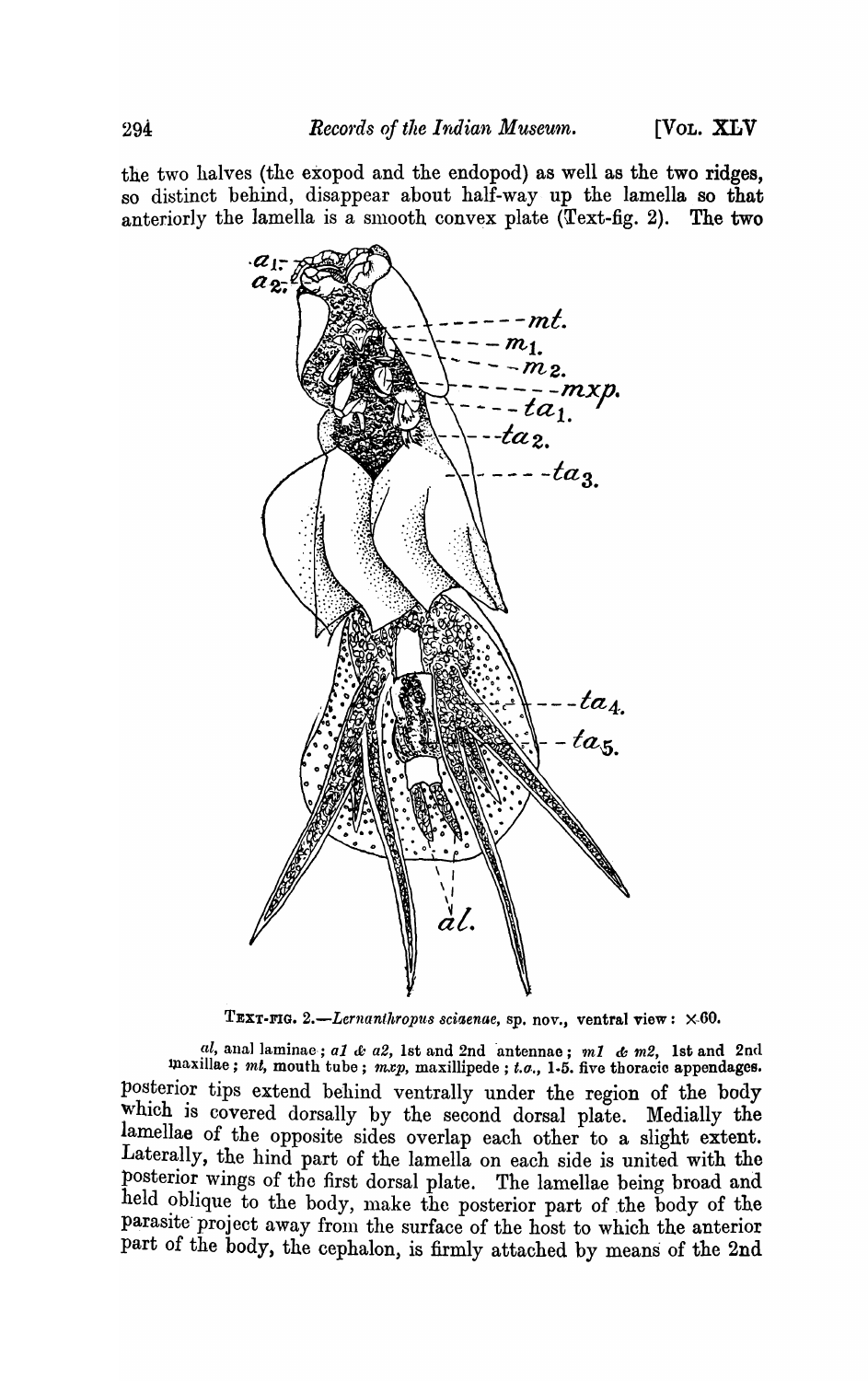antennae; 2nd maxillae, the maxillipedes as well as the lateral folds of the cephalothoracic shield and the first dorsal plate. The first two pairs of thoracic legs serve to waft water between the body and the  $o$ bliquely held lamellae. By the posterior part of the body being so held at an angle to the host, the long respiratory processes of the 4th thoracic legs get washed by the water currents of the gill chamber of the fish host. The fourth thoracic leg is attached by a stout cylindrical part which distally divides into three long stout processes tapering accuminately to a point. Of the three lamellae, two, which are  $1·6$  mm. long, extend far behind the dorsal plate. These are probably the exopod and the endopod. The third which is more dorsally attached to the basal part, is probably just a process of the basipod. No articulation or chitinous processes are seen and the outer thin covering is of a hyaline appearance. The presence of three such laminae in the form described in this paper recalls a similar condition decribed in L. trifo*liatus* by Bassett Smith, though the rest of the characters of the two



TEXT-FIG. 3.-Lernanthropus sciaenae, sp. nov.

a. I antenna; b. II antenna; c. mouth tube, mandible and I maxilla d. II maxilla;  $e.$  maxillipede;  $f.$  I thoracicleg;  $g.$  II thoracic leg;  $h.$  V thoracic leg.  $ab.$ abdomen; *bs.* basal spine; *en.* endopod; *e8.* ex pod spine; *ex.* exopod of I maxilla; g.s. genital segment; 11. lower lip;  $mnd.$  mandible; s. scale; up upper lip.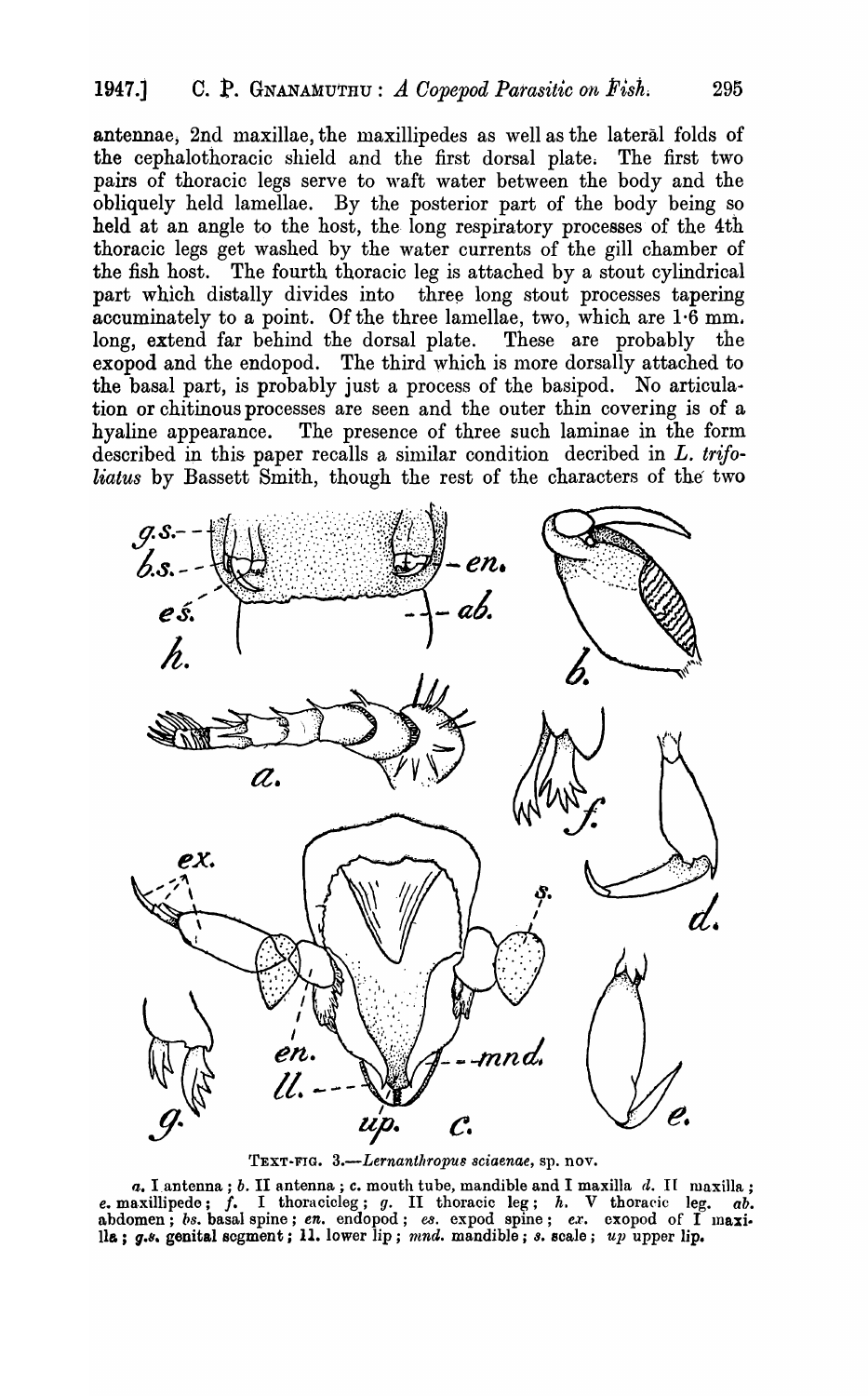species are different as can be seen from the table given below. This third lamina extends back nearly to the hind margin of the dorsal plate which hides them dorsally.

Behind the fourth thoracic legs, the genital segment extends to about 0·3 mm. Close to its posterior border there occur ventrally vestiges of a fifth pair of legs. Starting from the posterior edge of the last thoracic segment this appears as a columnar ridge-like prominence on each side of the ventral surface of the genital segment. This ends in a swollen papillose basal part bearing a claw like spine. This basipod bears two one-jointed rami, the outer ending in a long stout claw and the inner bearing a bidentate plate. The abdomen is single segmented. It is broader than long, the length being just a fourth of that of the genital segment. The anal plates are lanceolate and are shorter than the third laminae of the fourth thoracic legs and extend very nearly as far as the posterior margin of the dorsal plate.

*Remarks* .-Of the seven species of *Lernanthropus* so far recorded from the Indo-tropical region, some have not been so fully described as to permit a close and detailed comparison. Nevertheless a few notes on the females of each are given below, in addition to a full comparison with *L. trifoliatus* which the present species resembles most.

*L. giganteus* ( Kroyer ) *Female:* 9 mIn. long; was recorded from the Indian Ocean, found on the gills of *Oaranx* sp. The dorsal plate consists of two parts, the anterior having conspicuous posterior processes and the posterior plate being as broad as the anterior but not covering nearly three-fourths of the fourth pair of legs.

L. larvatus (Heller) *Female*: 3 mm. long; was recorded from the Indian Ocean, found on the gills of *Priacanthus ocellatus*. The dorsal plate is of one piece, obovate shaped, much smaller than the cephalothoracic plate. The third pair of legs cover the genital segment, abdomen and nearly the whole of the fourth pair of legs.

*L. atrox* (Heller) *Female*: 4 mm. long, recorded from the Persian Gulf, found on the gills of *Chrysophrys sarba*. Cephalothoracic shield  $\alpha$  covers the antennal segments. It is oblong with convex side. 1st antenna is seven-articled and the genital segment long. The second dorsal plate is orbicular and covers greater length of the laminae of the fourth pair of legs.

*L. nudus* (Bassett Smith) *Female:* 8 mm. long, was recorded from Aden, found on the gills of *Mugil* sp. The cephalothoracic shield covers the antennal segments with posterior margin invaginate at the centre and the anterior as well as lateral margin convex. The anterior and posterior dorsal plates lobed; both together only as long as the cephalothoracic shield so that the genital tegment, abdomen as well as nearly the whole length of the laminae are uncovered. The first antenna is six-jointed while the genital segment is long and constricted into two

L. cornutus (Kirtisinghe) *Female* : 5 mm. long; was recorded from Ceylon, found on the gills of *Strongylura leiura.* Cephalothoracic shield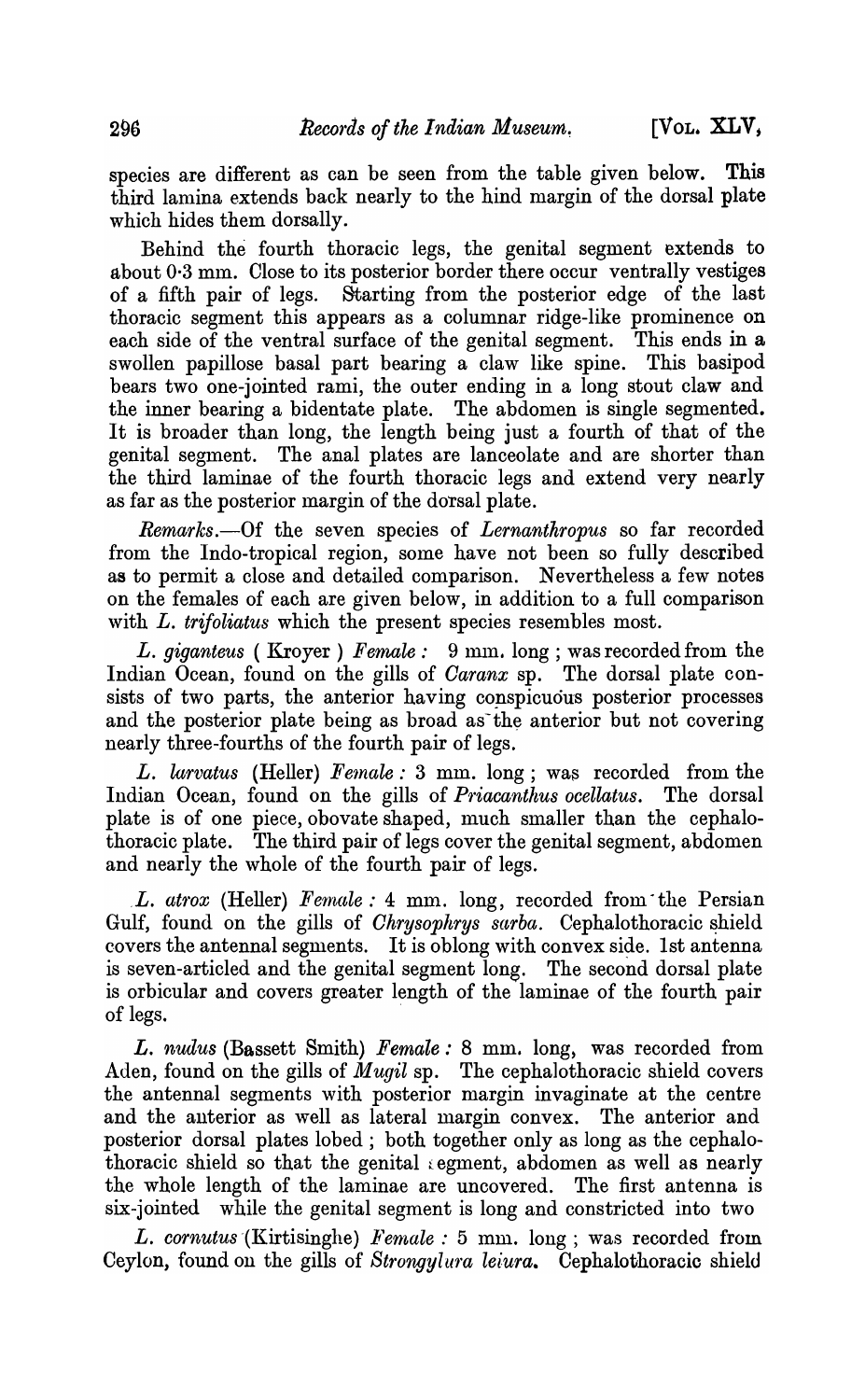has a median rostral projection over the antennal region and lateral horns as well as ventral flaps. The anterior dorsal plate has a hump on its front margin and convex lateral sides. Posterior plate is broader at the hind and far longer covering nearly the whole length of the laminae of the 4th leg. First antennae are six jointed and the genital segment short.

*L. pristipomidis (Kirtisinghe) Female:* 4 mm. long; was recorded from Ceylon found on the gills of *Pristipomides typus*. The antennal region is covered by a special lobe of the cephalothoraci plate which is rhomboidal in shape and has ventral flaps. The dorsal plate is single and does not cover the laminae of the fourth pair of legs. First antennae six jointed; the first joint is bent outwards on itself. Genital segment is long.

The' characters in which the new species differs from L. *trifoliatus* are shown in the following table  $:$ 

| L. trifoliatus                                                                      | L. sciaenae                                                                                              |
|-------------------------------------------------------------------------------------|----------------------------------------------------------------------------------------------------------|
| Carapace:                                                                           |                                                                                                          |
| Covers the antennal segments                                                        | Does not cover the antennal segments.                                                                    |
| First dorsal plate:<br>Shape differs                                                | Sub-quadrangular with anterior corners<br>folded and posterior corners extended to<br>pointed processes. |
| Second thoracic plate:<br>Much shorter; having nearly the entire<br>laminae exposed | Much longer; covers nearly half their<br>length; anyway covering the third<br>lamina completely.         |
| Head: Oblong                                                                        | Sub-quadrangular.                                                                                        |
| 1st antennae : Six jointed                                                          | Seven jointed.                                                                                           |
| Length: 8 mm.<br>Genital segment: Short                                             | $3.2$ mm.<br>Long; bears vestiges of 5th thoracic logs                                                   |

The first maxillae, mandibles and the mouth tube have not been described for *L. trifoliatus*, so cannot be compared, as also the details of the structure of the 2nd maxillae and the maxillipede. Sex: though the egg strings are not formed, the specimen is a female because the carapace has folded lateral margins, the free thorax is covered by dorsal plate which is so long and large as to hide the abdomen from a dorsal view and also because of the presence of well developed third and fourth thoracic legs. The other two specimens collected were also females.

## REFERENCES.

- Bassett Smith  $(1898)$ . A systematic description of parasitic copepods found on fishes with an enumeration of the three species. *P.Z.S., London,* pp. 438-507
- --~-(1898).-Some new parasitic copepods found on fish at Bombay. *Ann. Mag. Nat. Hist.* (7) I, pp. 1-17.
	- $-(1898)$ . Further new parasitic cop, pods found on fish in the Indo-tropical region. *Ibid*, (7) I, pp. 77=98.